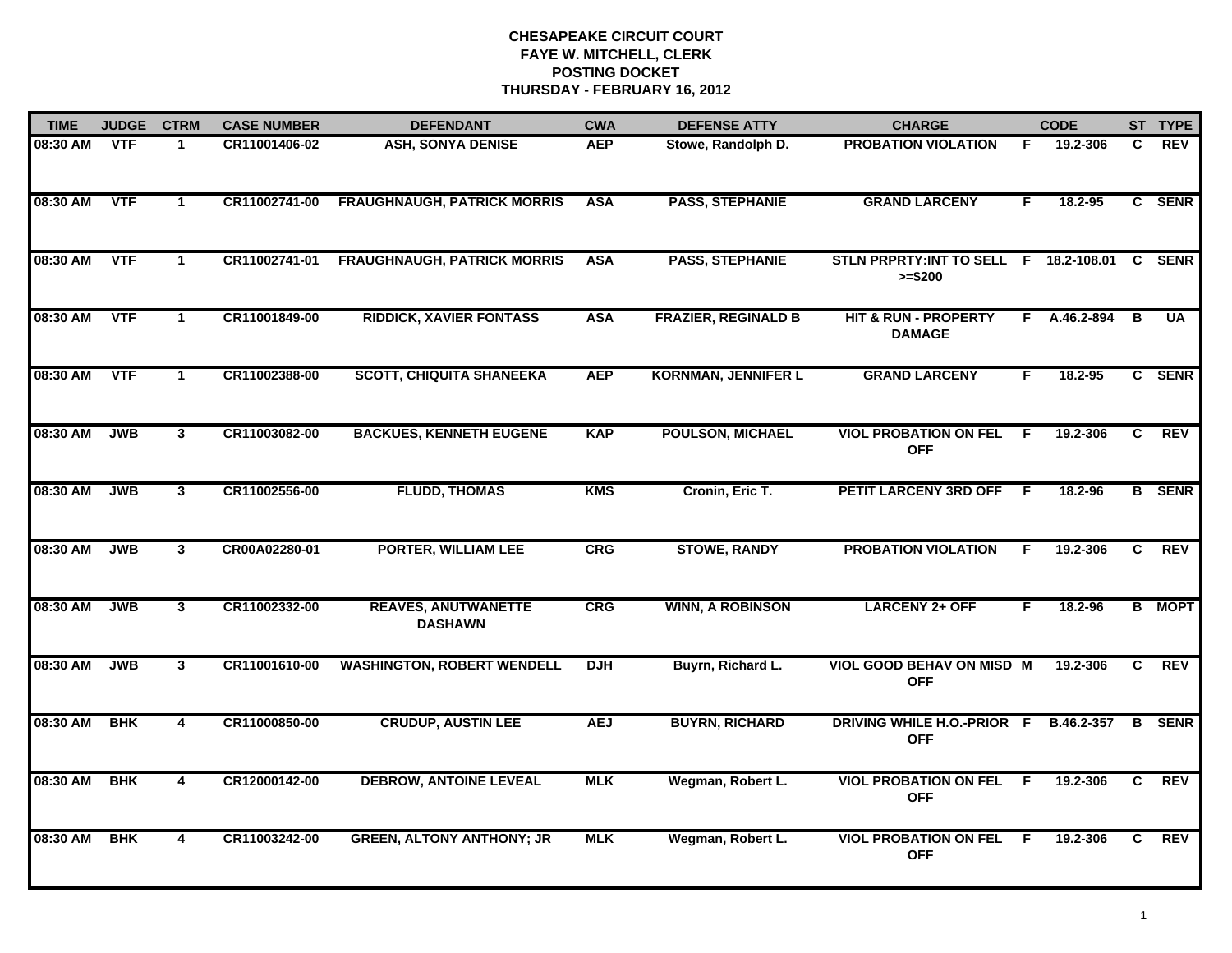| <b>TIME</b>   | <b>JUDGE</b> | <b>CTRM</b>    | <b>CASE NUMBER</b> | <b>DEFENDANT</b>                | <b>CWA</b> | <b>DEFENSE ATTY</b>         | <b>CHARGE</b>                                |     | <b>CODE</b> |                | ST TYPE       |
|---------------|--------------|----------------|--------------------|---------------------------------|------------|-----------------------------|----------------------------------------------|-----|-------------|----------------|---------------|
| 08:30 AM      | <b>BHK</b>   | 4              | CR10000669-01      | <b>STARRETTE, STEVEN LESLIE</b> | <b>KAP</b> | <b>MASON, SHARON</b>        | <b>VIOL PROBATION ON FEL</b><br><b>OFF</b>   | - F | 19.2-306    | C.             | <b>REV</b>    |
| 08:30 AM      | <b>BHK</b>   | 4              | CR11002699-00      | <b>STARRETTE, STEVEN LESLIE</b> | <b>KAP</b> | <b>CRONIN, ERIC T</b>       | <b>GRAND LARCENY</b>                         | F   | 18.2-95     |                | <b>B</b> SENR |
| 08:30 AM      | <b>BHK</b>   | 4              | CR05003879-00      | <b>SWINFORD, KRISTINE</b>       | <b>DAW</b> | <b>LAINE, HERBERT W</b>     | <b>EMBEZZLEMENT</b>                          | F.  | 18.2-111    |                | O SENR        |
| 9:00 AM       | <b>MATA</b>  | 5              |                    | <b>DRUG COURT</b>               |            |                             |                                              |     |             |                |               |
| 09:00 AM MATA |              | 5              | CR11001164-01      | <b>MYERS, SAVANNAH ASHLEY</b>   | <b>KMS</b> | SWIFT-SHERARD, Sanita A.    | <b>VIOL PROBATION ON FEL</b><br><b>OFF</b>   | -F  | 19.2-306    | C              | <b>REV</b>    |
| 09:00 AM MATA |              | 5              | CR11001462-01      | <b>MYERS, SAVANNAH ASHLEY</b>   | <b>KMS</b> | SWIFT-SHERARD, Sanita A.    | <b>VIOL PROBATION ON FEL</b><br><b>OFF</b>   | - F | 19.2-306    | C.             | REV           |
| 09:30 AM      | <b>VTF</b>   | $\overline{2}$ | CR12000072-00      | <b>BROOKS, ROBERT LEE; JR</b>   | <b>WHC</b> | Crook, Heather B.           | <b>PETIT LARCENY-3RD</b><br><b>OFFENSE</b>   | F.  | 18.2-104    | $\overline{c}$ | <b>TBS</b>    |
| 09:30 AM      | <b>VTF</b>   | $\overline{2}$ | CR12000200-00      | <b>COWELL, GEORGE SANGRIE</b>   | <b>DJH</b> | <b>WOODWARD, LAWRENCE H</b> | <b>POSSESS FIREARM WID</b><br><b>COCAINE</b> | F.  | 18.2-308.4  |                | C ADAT        |
| 09:30 AM      | <b>VTF</b>   | $\mathbf{2}$   | CR12000200-01      | <b>COWELL, GEORGE SANGRIE</b>   | <b>DJH</b> | <b>WOODWARD, LAWRENCE</b>   | <b>PWID HEROIN</b>                           | F.  | 18.2-248    |                | C ADAT        |
| 09:30 AM      | <b>VTF</b>   | $\overline{2}$ | CR12000200-02      | <b>COWELL, GEORGE SANGRIE</b>   | <b>DJH</b> | <b>WOODWARD, LAWRENCE</b>   | <b>PWID COCAINE</b>                          | F.  | 18.2-248    |                | C ADAT        |
| 09:30 AM      | <b>VTF</b>   | $\mathbf{2}$   | CR12000200-03      | <b>COWELL, GEORGE SANGRIE</b>   | <b>DJH</b> | <b>WOODWARD, LAWRENCE</b>   | POSS FIREARM BY FELON F                      |     | 18.2-308.2  | C.             | <b>ADAT</b>   |
| 09:30 AM      | <b>VTF</b>   | $\overline{2}$ | CR11003219-00      | <b>FLUDD, THOMAS</b>            | <b>KAP</b> | Stowe, Randolph D.          | <b>VIOL PROBATION ON FEL</b><br><b>OFF</b>   | F.  | 19.2-306    |                | C ADAT        |
| 09:30 AM      | <b>VTF</b>   | $\mathbf{2}$   | CR11003222-00      | <b>HOWELL, BROOKE LYNN</b>      | <b>KAP</b> | Stowe, Randolph D.          | <b>VIOL PROBATION ON FEL</b><br><b>OFF</b>   | -F  | 19.2-306    |                | C ADAT        |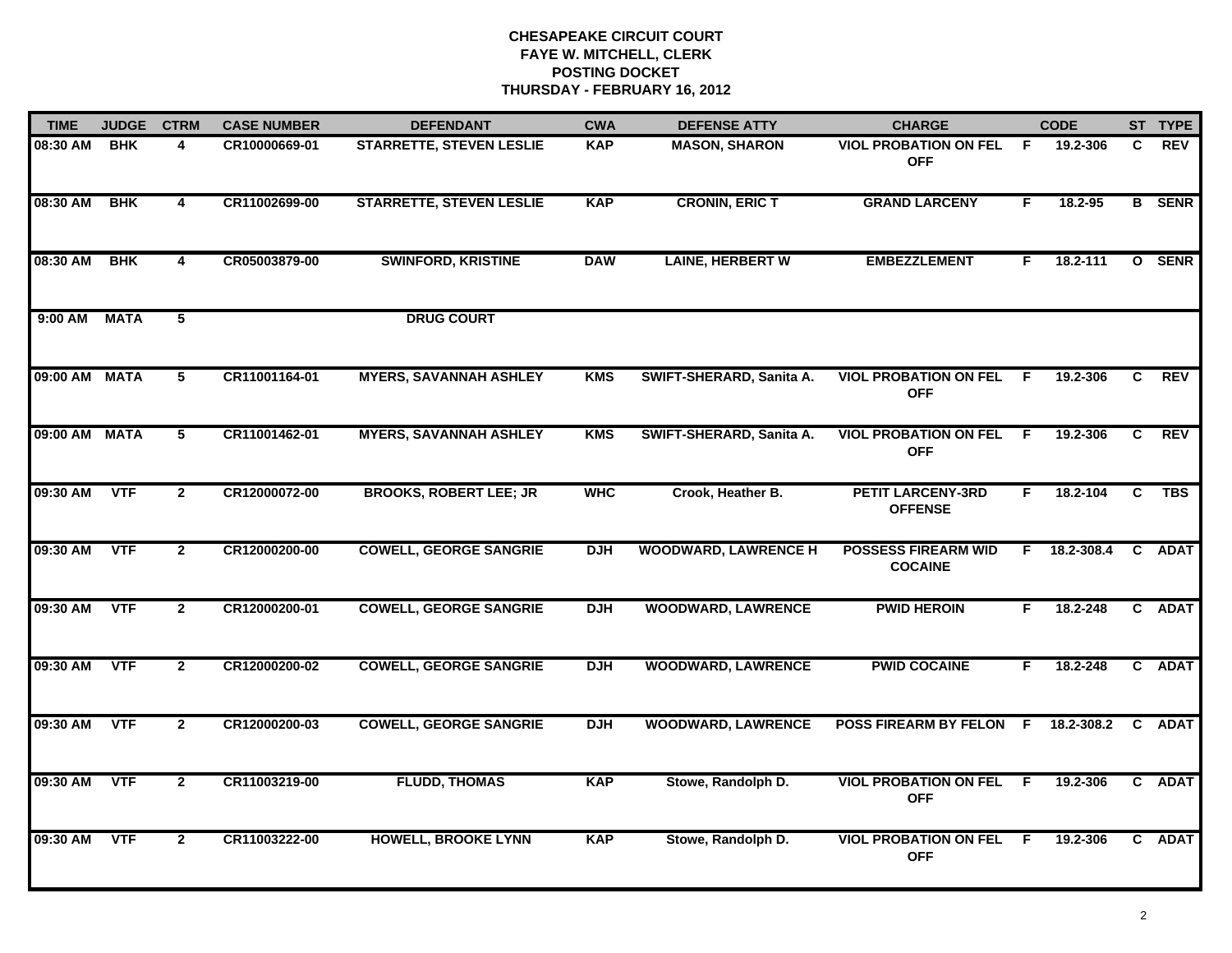| <b>TIME</b> | <b>JUDGE</b> | <b>CTRM</b>  | <b>CASE NUMBER</b> | <b>DEFENDANT</b>                                 | <b>CWA</b> | <b>DEFENSE ATTY</b>      | <b>CHARGE</b>                                   |                | <b>CODE</b>   |    | ST TYPE       |
|-------------|--------------|--------------|--------------------|--------------------------------------------------|------------|--------------------------|-------------------------------------------------|----------------|---------------|----|---------------|
| 09:30 AM    | <b>VTF</b>   | $\mathbf{2}$ | CR12000285-02      | <b>MORGAN, JOSEPH</b>                            | <b>ANM</b> |                          | FORCE TO RECRUIT IN SCH F<br><b>ZONE</b>        |                | 18.2-46.3     | F. | <b>ADAT</b>   |
| 09:30 AM    | <b>VTF</b>   | $\mathbf{2}$ | CR12000285-03      | <b>MORGAN, JOSEPH</b>                            | <b>ANM</b> |                          | <b>GANG: PARTIC IN CRIME</b><br><b>SCH ZONE</b> | $\overline{F}$ | $18.2 - 46.2$ |    | F ADAT        |
| 09:30 AM    | <b>VTF</b>   | $\mathbf{2}$ | CR12000284-02      | <b>RIDDICK, JALEN RASHEED</b>                    | <b>ANM</b> |                          | FORCE TO RECRUIT IN SCH F<br><b>ZONE</b>        |                | 18.2-46.3     |    | C ADAT        |
| 09:30 AM    | <b>VTF</b>   | $\mathbf{2}$ | CR12000284-03      | <b>RIDDICK, JALEN RASHEED</b>                    | <b>ANM</b> |                          | <b>GANG: PARTIC IN CRIME</b><br><b>SCH ZONE</b> | -F.            | 18.2-46.2     |    | C ADAT        |
| 10:00 AM    | <b>VTF</b>   | $\mathbf 1$  | CR11002149-00      | <b>BANTUG, LILLIAN</b>                           | <b>DAW</b> | <b>KORNMAN, JENNIFER</b> | <b>IDENTY THFT: FINANC LOSS F</b><br>> \$200    |                | 18.2-186.3    |    | <b>B</b> PLEA |
| 10:00 AM    | <b>VTF</b>   | $\mathbf 1$  | CR12000070-00      | <b>BERNAL, CHELLEEDON MENDOZA</b>                | <b>DAW</b> | Crook, Heather B.        | <b>EMBEZZLEMENT</b>                             | F.             | 18.2-111      |    | <b>B</b> PLEA |
| 10:00 AM    | VTF          | $\mathbf{1}$ | CR12000070-01      | <b>BERNAL, CHELLEEDON MENDOZA</b>                | <b>DAW</b> | Crook, Heather B.        | <b>EMBEZZLEMENT</b>                             | F.             | 18.2-111      |    | <b>B</b> PLEA |
| 10:00 AM    | <b>VTF</b>   | $\mathbf 1$  | CR12000199-00      | <b>BRITT, CHANEL MARIE</b>                       | <b>AHM</b> | <b>JONES, DAVID</b>      | <b>GRAND LARCENY</b>                            | F              | 18.2-95       |    | C PLEA        |
| 10:00 AM    | <b>VTF</b>   | $\mathbf 1$  | CR12000199-01      | <b>BRITT, CHANEL MARIE</b>                       | <b>AHM</b> | <b>JONES, DAVID</b>      | <b>CONSPIRE GRAND LARCENY F</b>                 |                | 18.2-95       |    | C PLEA        |
| 10:00 AM    | <b>VTF</b>   | $\mathbf 1$  | CR11001063-00      | <b>CARTER, BRITTANY NICOLE</b>                   | <b>ASA</b> | <b>BYRUM, ROBERT G</b>   | <b>MALICIOUS WOUNDING</b><br><b>W/CAUS SUBS</b> | F.             | $18.2 - 52$   |    | <b>B</b> PLEA |
| 10:00 AM    | <b>VTF</b>   | $\mathbf 1$  | CR11001063-01      | <b>CARTER, BRITTANY NICOLE</b>                   | <b>ASA</b> | <b>BYRUM, ROBERT G</b>   | <b>MALICIOUS WOUNDING</b><br><b>W/CAUS SUBS</b> | F.             | 18.2-52       |    | <b>B</b> PLEA |
| 10:00 AM    | <b>VTF</b>   | $\mathbf 1$  | CR12000372-00      | <b>CHRISTIAN, JACOB THOMAS-</b><br><b>RUBART</b> | <b>AEP</b> | <b>ALOUPAS, CARMELOU</b> | <b>BOND APPEAL</b>                              | $\mathbf{o}$   | 19.2-124      |    | C BOND        |
| 10:00 AM    | <b>VTF</b>   | $\mathbf{1}$ | CR09003515-00      | <b>CUFFEE, ANTHONY RICKY</b>                     | CRG        |                          | <b>DISTRIBUTE COCAINE</b>                       | F.             | 18.2-248      | в  | <b>ROL</b>    |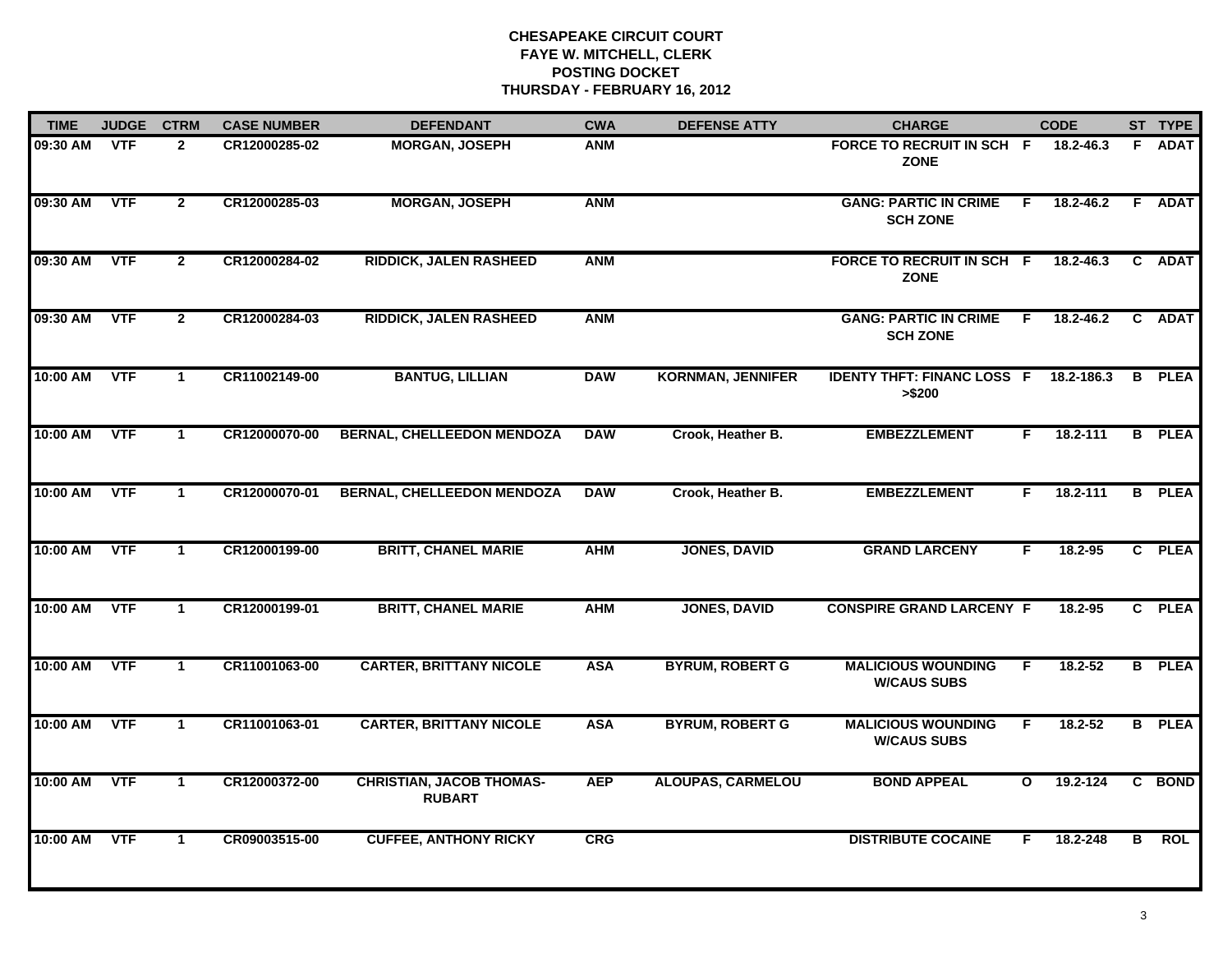| <b>TIME</b> | JUDGE CTRM |              | <b>CASE NUMBER</b> | <b>DEFENDANT</b>                           | <b>CWA</b> | <b>DEFENSE ATTY</b>       | <b>CHARGE</b>                                 |    | <b>CODE</b>       |                | ST TYPE       |
|-------------|------------|--------------|--------------------|--------------------------------------------|------------|---------------------------|-----------------------------------------------|----|-------------------|----------------|---------------|
| 10:00 AM    | <b>VTF</b> | 1            | CR09003516-00      | <b>CUFFEE, ANTHONY RICKY</b>               | <b>CRG</b> |                           | <b>DISTRIBUTE COCAINE</b>                     | F. | 18.2-248          | в              | <b>ROL</b>    |
| 10:00 AM    | <b>VTF</b> | $\mathbf{1}$ | CR09003517-00      | <b>CUFFEE, ANTHONY RICKY</b>               | <b>CRG</b> |                           | <b>DISTRIBUTE COCAINE</b>                     | F. | 18.2-248          | $\overline{B}$ | <b>ROL</b>    |
| 10:00 AM    | <b>VTF</b> | $\mathbf 1$  | CR11002638-00      | <b>DUBRAWSKY, JOSEPH ALLEN</b>             | <b>AEJ</b> | <b>CROOK, HEATHER B</b>   | <b>ATTEMPT POSSESS SCHI F</b><br>OR II        |    | 18.2-250          |                | <b>B</b> PLEA |
| 10:00 AM    | <b>VTF</b> | 1            | CR11002638-01      | <b>DUBRAWSKY, JOSEPH ALLEN</b>             | <b>AEJ</b> | <b>CROOK, HEATHER B</b>   | <b>PRESCRIPTION FRAUD-</b><br><b>FORGERY</b>  |    | F 18.2-258.1      |                | <b>B</b> PLEA |
| 10:00 AM    | <b>VTF</b> | $\mathbf 1$  | CR11002638-02      | <b>DUBRAWSKY, JOSEPH ALLEN</b>             | <b>AEJ</b> | <b>CROOK, HEATHER</b>     | <b>FAIL TO APPEAR;</b><br><b>CONTEMPT</b>     | м  | 18.2-456          | $\overline{c}$ | <b>CAP</b>    |
| 10:00 AM    | <b>VTF</b> | $\mathbf{1}$ |                    | CR12000032-00 FLOWERS, RUSSELL CHRISTOPHER | <b>CRG</b> | <b>TITTER</b>             | <b>UTTER FORGED CHECK</b>                     | F. | 18.2-172          | C.             | <b>TRYL</b>   |
| 10:00 AM    | <b>VTF</b> | $\mathbf 1$  | CR12000032-01      | <b>FLOWERS, RUSSELL CHRISTOPHER</b>        | <b>CRG</b> | <b>TITTER, JENNIFER</b>   | <b>FORGE CHECK</b>                            | F. | 18.2-172          |                | C TRYL        |
| 10:00 AM    | <b>VTF</b> | $\mathbf 1$  |                    | CR12000032-02 FLOWERS, RUSSELL CHRISTOPHER | CRG        | <b>TITTER, JENNIFER</b>   | <b>OBTAIN MONEY FALSELY F</b>                 |    | 18.2-178          |                | C TRYL        |
| 10:00 AM    | <b>VTF</b> | $\mathbf 1$  | CR12000032-03      | <b>FLOWERS, RUSSELL CHRISTOPHER</b>        | <b>CRG</b> | <b>TITTER, JENNIFER</b>   | <b>OBTAIN MONEY OR PROP</b><br><b>FALSELY</b> | -F | 18.2-178          |                | C TRYL        |
| 10:00 AM    | <b>VTF</b> | $\mathbf{1}$ | CR11001536-00      | <b>GALLOP, STANLEY L; JR</b>               |            |                           | 74/55 SP                                      |    | $IG.46.2-870 S$   |                | <b>CC</b>     |
| 10:00 AM    | <b>VTF</b> | $\mathbf 1$  | CR10002977-00      | <b>GALLOP, STANLEY LEVY; JR</b>            |            |                           | <b>SUSP OPERATORS LICENSE M</b>               |    | <b>B.46.2-301</b> | <b>S</b>       | <b>CC</b>     |
| 10:00 AM    | <b>VTF</b> | $\mathbf 1$  | CR07004547-00      | <b>KNIGHT, ELAINE MARIE</b>                | <b>CRG</b> | <b>TERENCE P. MARTIN</b>  | POSSESSION OF COCAINE F                       |    | 18.2-250          | $\overline{B}$ | <b>ROL</b>    |
| 10:00 AM    | <b>VTF</b> | 1            | CR12000280-00      | <b>ORTIZ-ALERS, RAFAEL ENRIQUE</b>         | <b>TNH</b> | <b>IRELAND, ELIZABETH</b> | <b>VIOL PROBATION ON FEL</b><br><b>OFF</b>    | -F | 19.2-306          | C.             | <b>BOND</b>   |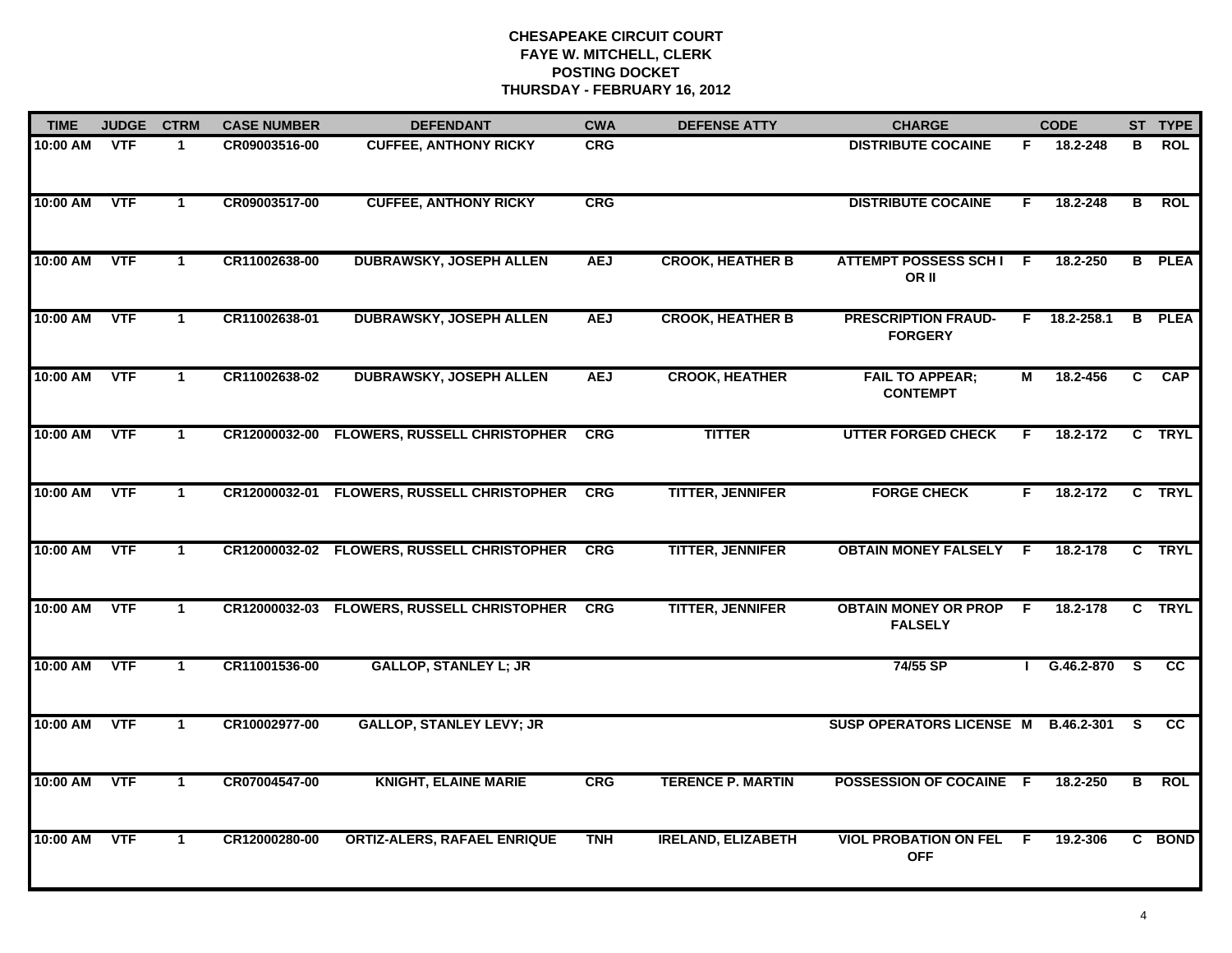| <b>TIME</b> | <b>JUDGE</b> | <b>CTRM</b>             | <b>CASE NUMBER</b> | <b>DEFENDANT</b>               | <b>CWA</b> | <b>DEFENSE ATTY</b>      | <b>CHARGE</b>                                   |              | <b>CODE</b>    |                | ST TYPE       |
|-------------|--------------|-------------------------|--------------------|--------------------------------|------------|--------------------------|-------------------------------------------------|--------------|----------------|----------------|---------------|
| $10:00$ AM  | <b>VTF</b>   | $\mathbf{1}$            | CR12000460-00      | PETERSON, NORMAN MCCOY; III    | <b>AEJ</b> | <b>KUBOVCIK</b>          | <b>BOND APPEAL</b>                              | $\mathbf{o}$ | 19.2-124       |                | C BOND        |
| 10:00 AM    | <b>VTF</b>   | 1                       | CR12000016-00      | PHILLIPS, JASON TODD           | <b>AEP</b> | Jones, David L           | POSS SCH I OR II CONT SUB F                     |              | 18.2-250       | B              | <b>PLEA</b>   |
| 10:00 AM    | <b>BHK</b>   | 4                       | CR12000277-00      | <b>BRYANT, CYNTHIA DENISE</b>  | <b>KMS</b> | <b>TITTER, JENNIFER</b>  | <b>BOND APPEAL</b>                              | $\mathbf{o}$ | 19.2-124       |                | C BOND        |
| 10:00 AM    | <b>BHK</b>   | 4                       | CR11002593-00      | <b>CHERRY, TRACEE JOY</b>      | <b>KAR</b> | <b>JONES, DAVID L</b>    | <b>POSS COCAINE</b>                             | F.           | 18.2-250       |                | <b>B</b> TRYL |
| 10:00 AM    | <b>BHK</b>   | $\overline{\mathbf{4}}$ | CR12000059-00      | <b>DRAPER, LAQUAN OCTAVOUS</b> | <b>DJH</b> | Black, Hugh E.; III      | <b>POSS OF FIREARM BY</b><br><b>FELON</b>       | F.           | 18.2-308.2     | $\mathbf{C}$   | <b>TRYL</b>   |
| 10:00 AM    | <b>BHK</b>   | 4                       | CR11002803-00      | <b>GANDY, TYRELL IKEEM</b>     | <b>DJH</b> | <b>HARDMAN, ALMETIA</b>  | <b>STATUTORY BURGLARY</b>                       | F            | 18.2-91        |                | <b>B</b> TRYL |
| 10:00 AM    | <b>BHK</b>   | 4                       | CR11002803-01      | <b>GANDY, TYRELL IKEEM</b>     | <b>DJH</b> | <b>HARDMAN, ALMETIA</b>  | <b>DAMAGE PROPERTY</b><br>$>= $1000$            | F.           | 18.2-137       |                | <b>B</b> TRYL |
| 10:00 AM    | <b>BHK</b>   | 4                       | CR11002982-00      | <b>HITT, ROBERT EUGENE</b>     | <b>KMS</b> | Ortiz, Kathleen A.       | <b>SEX OFF REGISTRY-</b><br><b>VIOLENT-2ND</b>  |              | $F$ 18.2-472.1 | $\overline{c}$ | <b>TRYL</b>   |
| 10:00 AM    | <b>BHK</b>   | 4                       | CR12000178-00      | POITTILO, ANTHONY LA-VERNE     | <b>KAP</b> | <b>TITTER, JENNIFER</b>  | <b>GRAND LARCENY</b>                            | F.           | 18.2-96        |                | <b>B</b> TRYL |
| 10:00 AM    | <b>BHK</b>   | 4                       | CR12000036-01      | <b>POWELL, BRITTANY RANAE</b>  | <b>KAR</b> | SWIFT-SHERARD, Sanita A. | <b>CONSPIRACY TO COMMIT</b><br><b>GRAND LAR</b> | F.           | $18.2 - 23$    |                | <b>B</b> TRYL |
| 10:00 AM    | <b>BHK</b>   | 4                       | CR12000036-00      | <b>POWELL, BRITTANY RENAE</b>  | <b>KAR</b> | SWIFT-SHERARD, Sanita A. | <b>GRAND LARCENY</b>                            | F.           | 18.2-95        |                | <b>B</b> TRYL |
| 10:00 AM    | <b>BHK</b>   | 4                       | CR12000443-00      | <b>SMITH, JAMIE RYAN</b>       | <b>WHC</b> | Jelich, John W.; III     | <b>BOND APPEAL</b>                              | O            | 19.2-124       |                | C BOND        |